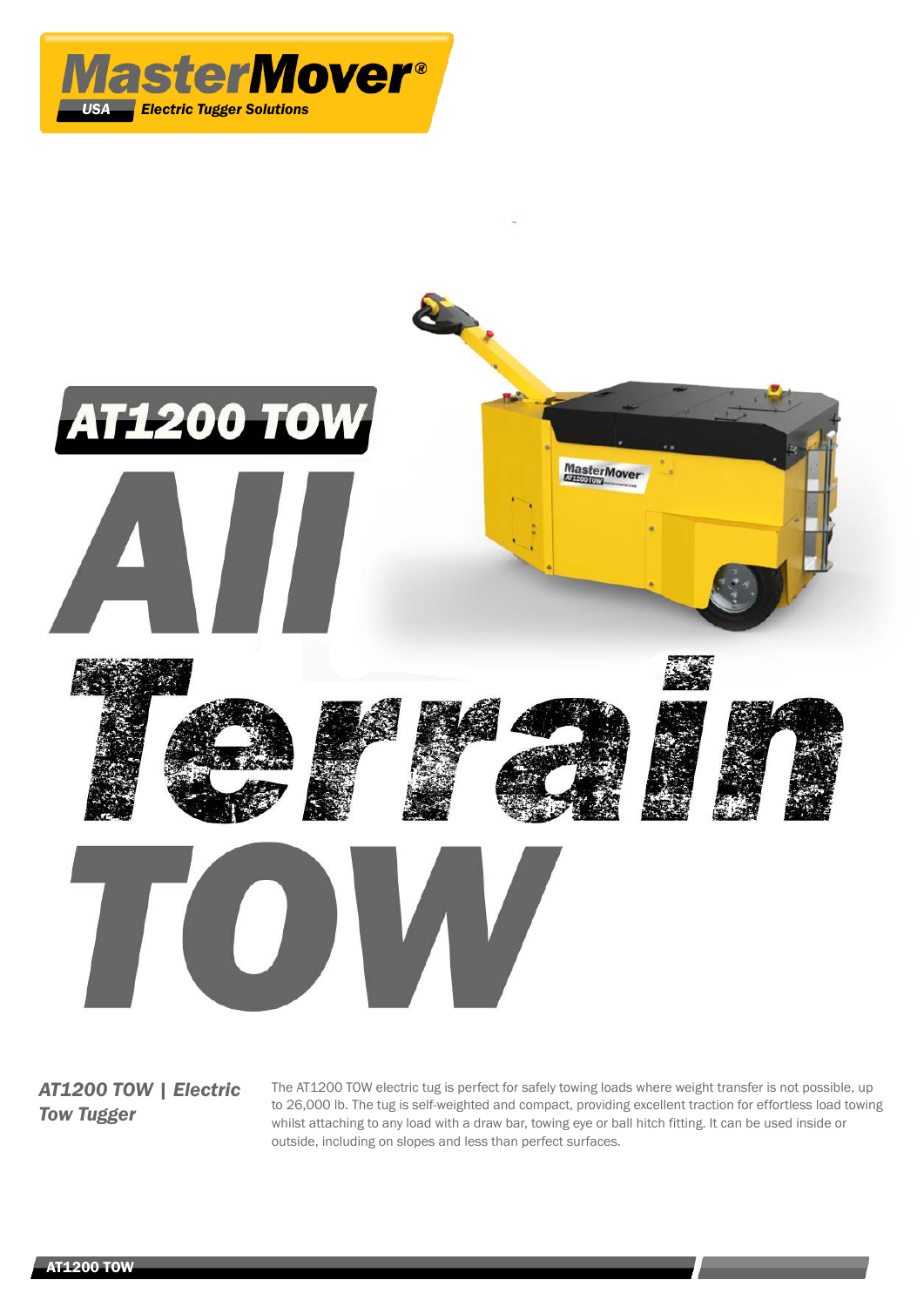

- **KeyBenefits** 1 year full guarantee
- FEA tested steel chassis • Internal weight packs

• Optimised size, puncture -proof wheels

# *ProductDimensions*







**SafetyFeatures** See our website for full technical details



Automatic cut off when tiller arm returns to vertical



Anti-crush button



Emergency stop button Warning horn



# **MaxLoadWeight** See our website for full technical details



\*"Maximum load weight" is only a recommendation that we arrive at by estimating rolling resistance. Your environment and wheel type may affect this figure which is why we carry out a detailed technical evaluation on every project. All of our calculations include a "safe work load" factor to ensure safe operation in all circumstances.

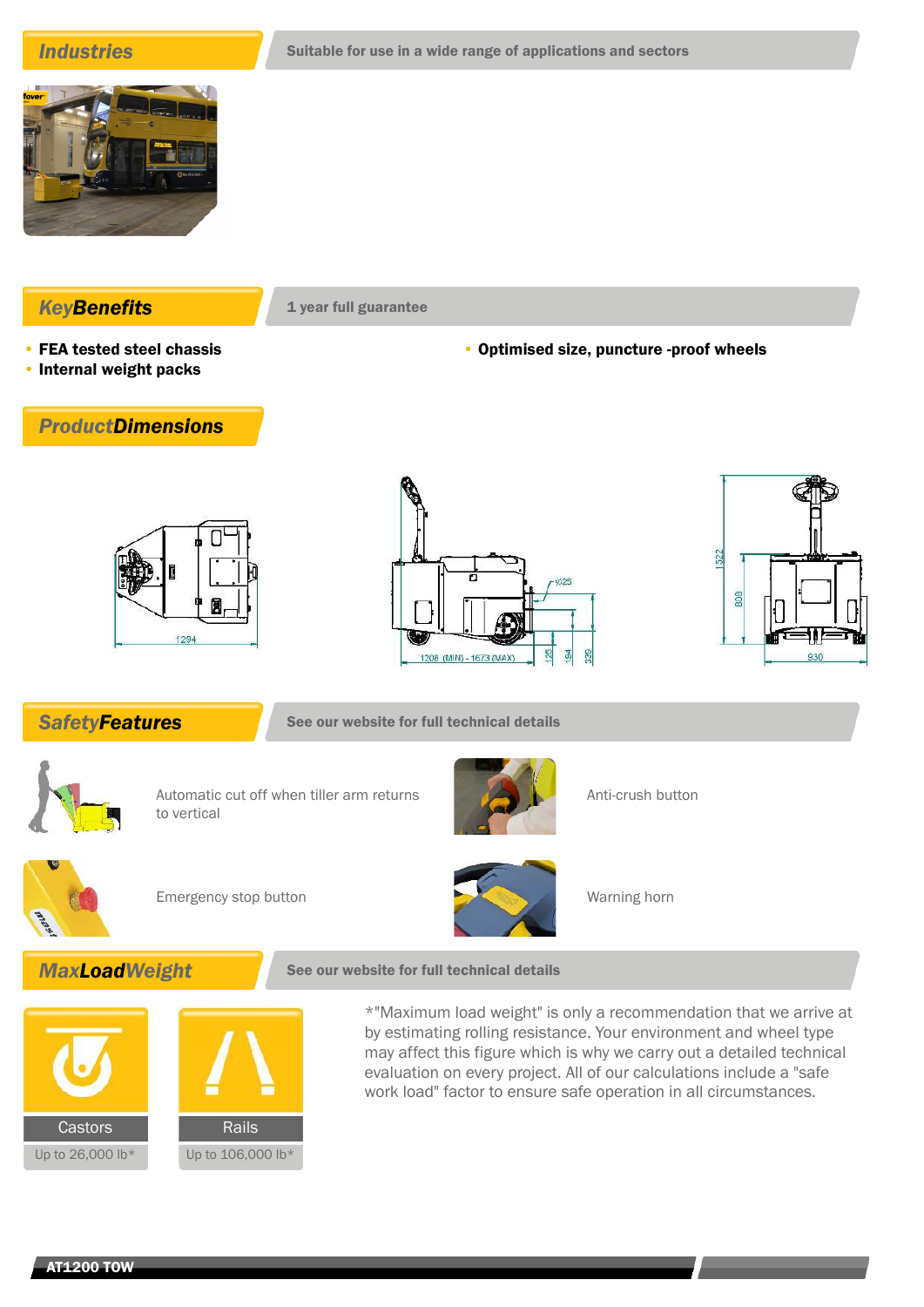| Product code                                   | AT1200 TOW                |
|------------------------------------------------|---------------------------|
| Recommended load weight - Castors <sup>1</sup> | 26500 lbs                 |
| Recommended load weight - Rails <sup>2</sup>   | 48000 kg                  |
| Machine weight including battery               | 1350 kg                   |
| Drive type                                     | Electric AC               |
| Parking brake                                  | Electromagnetic           |
| Drive wheel type                               | Superelastic Solid Rubber |
| Drive motor power                              | $2 \times 2.0$ kW         |
| Controller type                                | AC                        |
| Variable machine speed                         | $0-3.7$ mph               |
| Ingress Protection                             | <b>IP44</b>               |

### Battery options

| Battery pack - sealed - 204Ah 24V - Interchangeable |
|-----------------------------------------------------|
| Battery pack - sealed - 179 Ah 24V - Interchangable |
| Battery pack - lithium - 158 Ah 24V - fixed         |

### Additional equipment

| Option - flashing safety light and motion bleeper |  |
|---------------------------------------------------|--|
| Option - two speed selector switch                |  |
| Option - fifth wheel                              |  |
| Option - wireless control handset                 |  |
| Option - battery protection system                |  |
| Option - Lithium battery                          |  |
|                                                   |  |

## Male coupling options

| Coupling - male - pin                               |
|-----------------------------------------------------|
| Coupling - male - height adjustable tow ball - 50mm |
| Coupling - male - height adjustable box             |
| Coupling - male - adjustable towing arm             |
| Coupling - male - height adjustable tow ball - 50mm |
| Coupling - male - height adjustable box             |

## Female coupling options

Coupling - female - box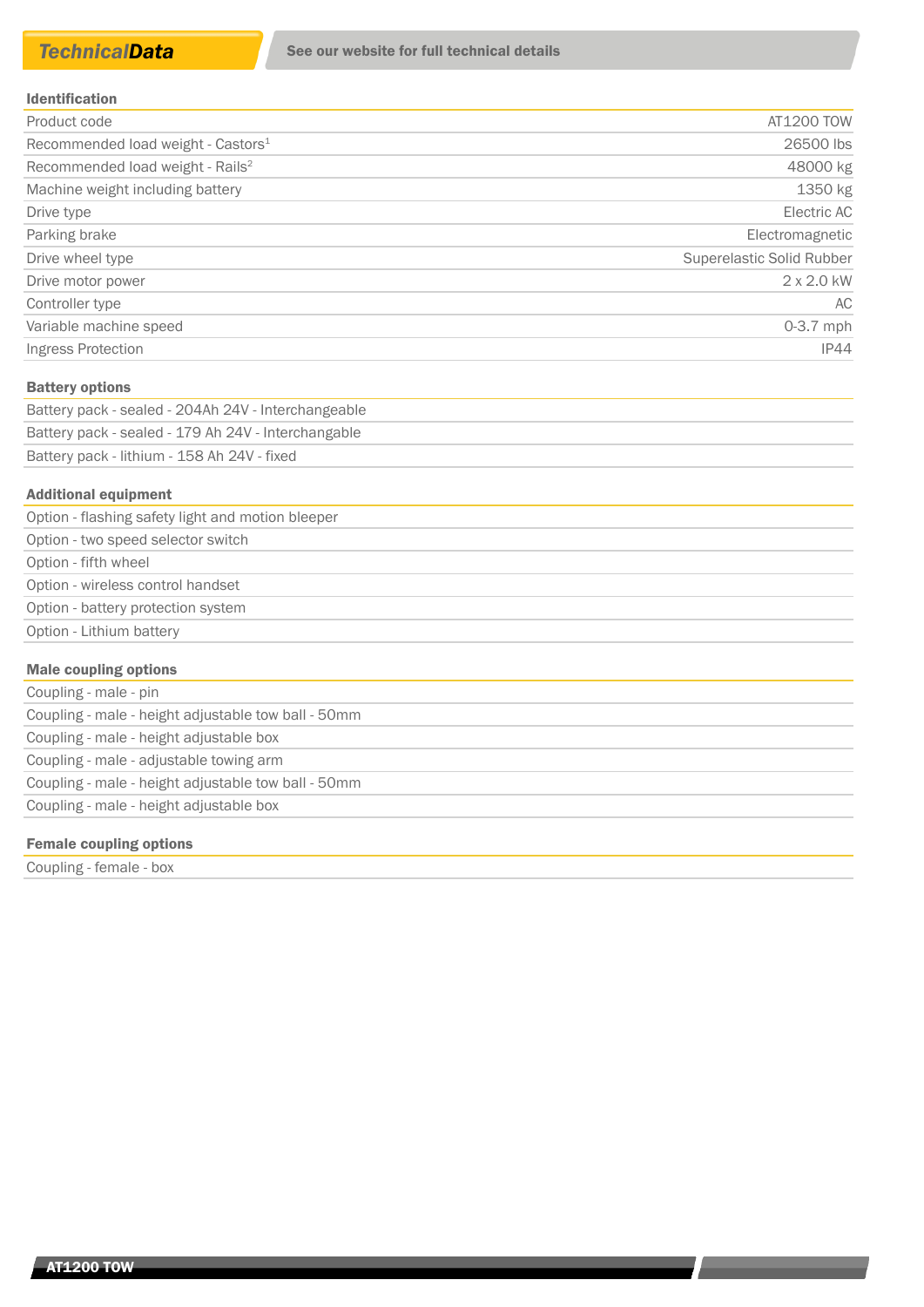1 - Recommended load weight - Castors

AT1200 TOW Maximum Starting Load on Castors (Pulling only)

2 - Recommended load weight - Rails

AT1200 TOW Maximum Starting Load on Rails (pulling only)